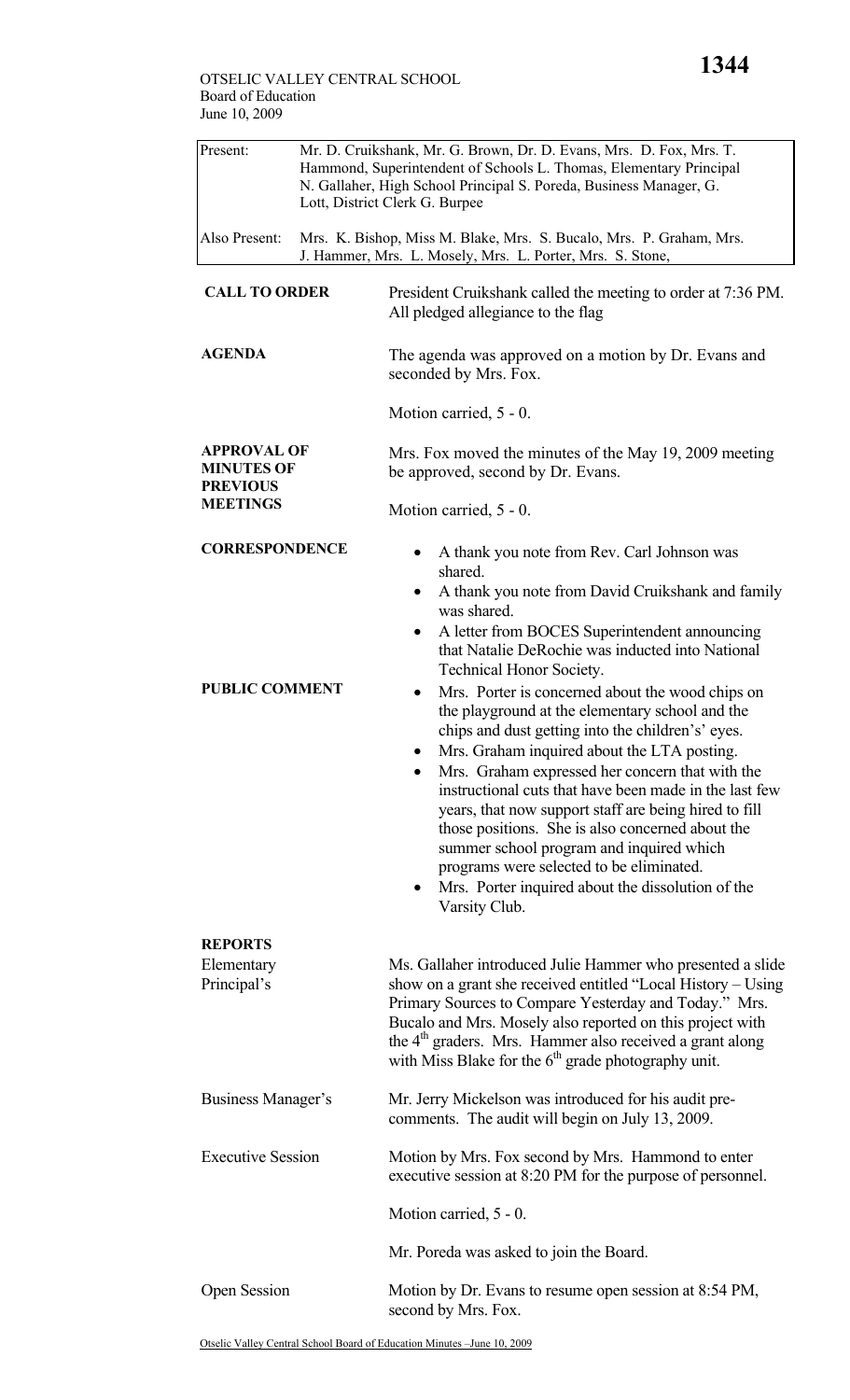## Motion carried, 5 - 0.

| <b>REPORTS</b>            |                                                                                                                                                                                                                                                                                                                                                                                                                                                                                                                                                                                                                                                                                                                                                                                                                                                                                                                                  |
|---------------------------|----------------------------------------------------------------------------------------------------------------------------------------------------------------------------------------------------------------------------------------------------------------------------------------------------------------------------------------------------------------------------------------------------------------------------------------------------------------------------------------------------------------------------------------------------------------------------------------------------------------------------------------------------------------------------------------------------------------------------------------------------------------------------------------------------------------------------------------------------------------------------------------------------------------------------------|
| Superintendent's          | Mr. Thomas reported on the following items to the Board:<br>Circulation of recent newspaper articles.<br>$\bullet$<br>Sherry Grello received a grant for Viking TV and<br>$\bullet$<br>Michael Foor-Pessin received a grant entitled, "As<br>the Crow Flies".<br>Notification from Department of Transportation the<br>97% of the buses passed the semi-annual bus safety<br>test.<br>Staffing needs for the 2009-2010 school year. There<br>٠<br>is a posting for an LTA position at the high school<br>with funding provided by the President's Stimulus<br>package for two years.<br>Interviews have begun for the BT BOCES network<br>$\bullet$<br>specialist position.<br>There will be a focus group of local staff regarding<br>٠<br>the status of health care in Chenango County.<br>There has been discussion with the various<br>$\bullet$<br>supervisors for staffing and curriculum for the 2009-<br>10 school year. |
| <b>Business Manager's</b> | Mr. Lott reported on the following:                                                                                                                                                                                                                                                                                                                                                                                                                                                                                                                                                                                                                                                                                                                                                                                                                                                                                              |
|                           | BOCES has been exploring zoning for bids on milk<br>and bread.                                                                                                                                                                                                                                                                                                                                                                                                                                                                                                                                                                                                                                                                                                                                                                                                                                                                   |
| $(FY'08/09 - #90)$        | Explanation of the BT BOCES services.<br>Motion by Mrs. Fox, to adopt the following resolution:                                                                                                                                                                                                                                                                                                                                                                                                                                                                                                                                                                                                                                                                                                                                                                                                                                  |
|                           | BE IT RESOLVED that the Board of Education of the<br>Otselic Valley Central School District will participate in<br>the services during the 2009-2010 to the extent indicated.<br>The Board of Education agrees to pay Broome-Tioga<br>BOCES the charges identified on the base contract<br>according to the following schedule: eight equal payments<br>beginning October 1, 2009 and ending May 1, 2010.                                                                                                                                                                                                                                                                                                                                                                                                                                                                                                                        |
|                           | ALSO BE IT RESOLVED that payments on supplemental<br>contracts will be implemented b the District in consonance<br>with the payment schedule stipulated on the contract.                                                                                                                                                                                                                                                                                                                                                                                                                                                                                                                                                                                                                                                                                                                                                         |
|                           | Second by Mrs. Hammond.                                                                                                                                                                                                                                                                                                                                                                                                                                                                                                                                                                                                                                                                                                                                                                                                                                                                                                          |
|                           | Motion carried, 5 - 0.                                                                                                                                                                                                                                                                                                                                                                                                                                                                                                                                                                                                                                                                                                                                                                                                                                                                                                           |
| $(FY'08/09 - #91)$        | Distribution on Internal Audit Function<br>$\bullet$<br>information.                                                                                                                                                                                                                                                                                                                                                                                                                                                                                                                                                                                                                                                                                                                                                                                                                                                             |
| Elementary Principal's    | Ms. Gallaher reported on the following:<br>Grades 3-6 ELA Scores and Grades 3-6 Math<br>$\bullet$<br>Scores. The scores are improving to the level the<br>State is requiring. Dr. Evans offered<br>congratulations to the elementary staff for the<br>assessment results.<br>Two teams have been established for summer<br>work. One is a 5/6 summer writing curriculum<br>and the other is a K-6 assessment schedule.<br>Six teachers are interested in a BOCES writing<br>traits workshop.                                                                                                                                                                                                                                                                                                                                                                                                                                     |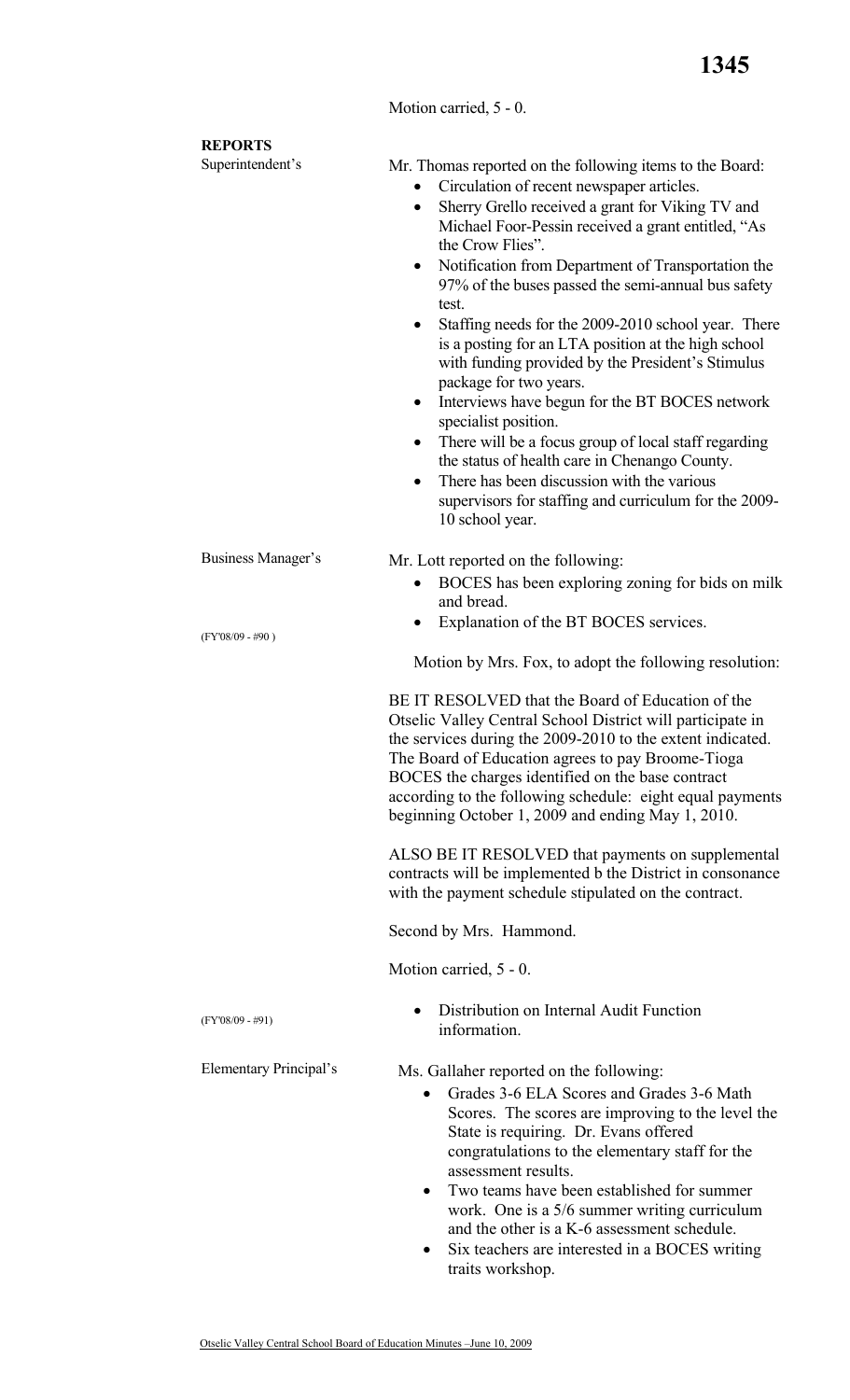Board Member's (FY'08/09 - #92 )

(FY'08/09 - #93 )

High School Principal's Mr. Poreda reported on the following items to the Board:

- Grades 7-8 ELA and Math Scores. The AYP was met.
- The awards program was held on June  $9<sup>th</sup>$ . Mr. Cruikshank was thanked for helping with presentations. The honor society and junior honor society facilitated the program. Four alumni and a current student were inducted into the 1000 point club. Wilda Georgia and William Wentworth were inducted in the Wall of Fame.
- Summer curriculum plans include incorporating more character education into the 7/8 grade pride time and math and science department.
- He distributed final statistics on the afterschool study hall program. The staff wishes to continue this program.

The following topics were discussed:

- The results of the exit poll conducted at the District voting locations were discussed. Mr. Cruikshank suggested having a topic of the month for the newsletter. This will be discussed further at the retreat.
- Dates for a Board Retreat were discussed. It was the consensus of the Board to have the retreat on July 18, 2009 from 8:30 AM to 3:00 PM at the country club in Norwich.
- The 2009-2010 meeting schedule was distributed.
- Dates and location of the fiscal oversight training were discussed.
- Mrs. Fox enjoyed the FFA awards program as well as all the various programs throughout the year.
- Dr. Evans congratulated the staff for the retirement dinner.

**Financial Reports**  (FY'08/09 - #94)

presented. Second by Mrs. Hammond.

Motion carried,  $5 - 0$ .

•

**UNFINISHED BUSINESS** 

Policy Manual Update – Third Reading and Adoption – Non Resident Students - #7132

Policy Manual – Second Reading – Cell Phone Policy, #7361

Personnel Recommendations

Motion by Mrs. Fox to accept the financial reports as

This meeting constitutes the third reading of policy number 7132, Non Resident Students, of the Otselic Valley Central School Policy Manual.

Motion by Mrs. Fox, upon the recommendation of the Superintendent of Schools, to adopt policy number 7132, Non Resident Students, of the Otselic Valley Central School Policy Manual. Second by Dr. Evans.

Motion carried, 5 - 0.

 This meeting constitutes the second reading of policy number 7361, Cell Phone Policy, of the Otselic Valley Central School Policy Manual.

Motion by Mr. Brown upon the recommendation of the Superintendent of Schools, to approve the following personnel recommendations:

Sabrina Conway Conditional appointment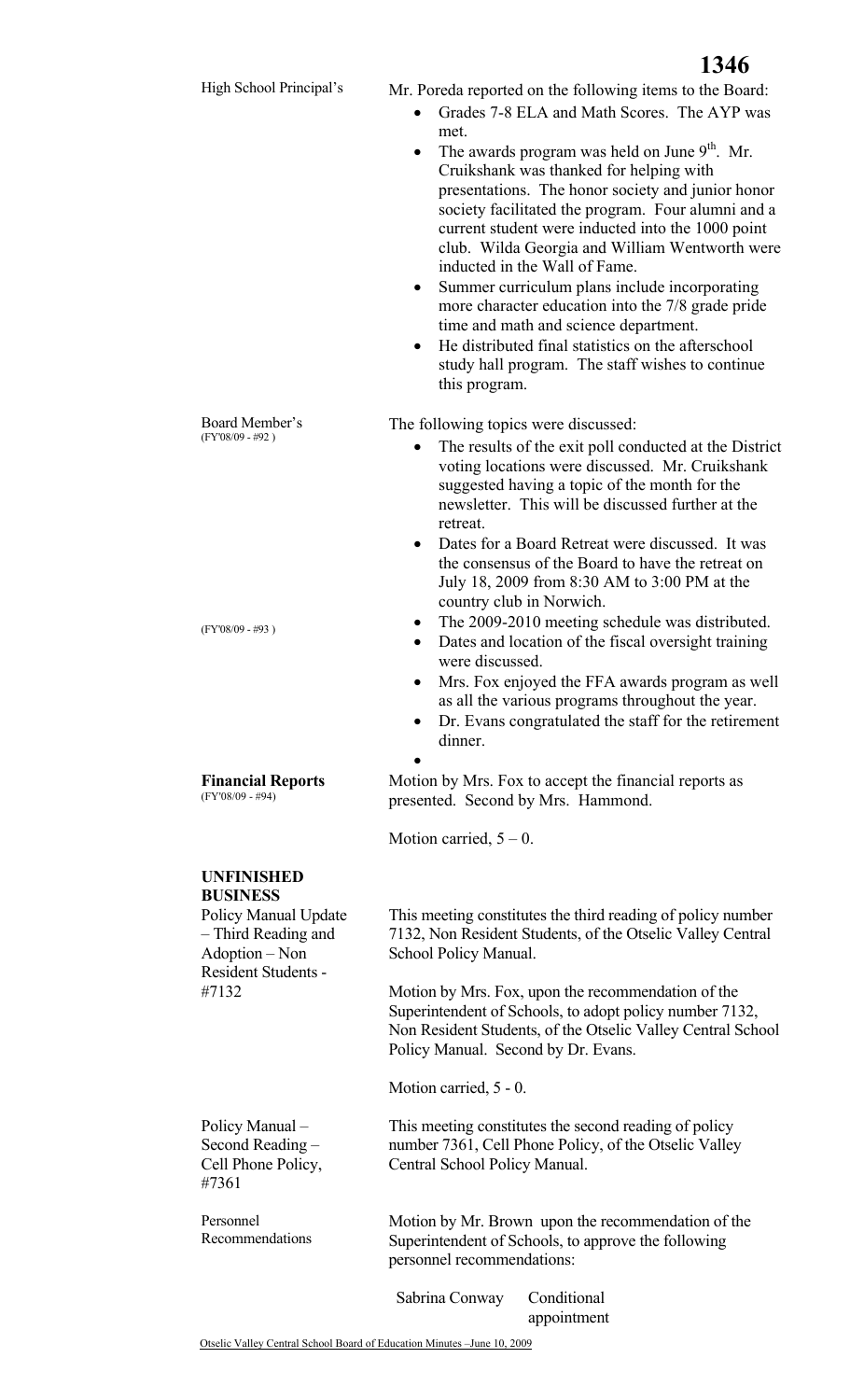|                                                         | Jody Mashlykin                                                                                                                                                                                                                                                                                                                                                                                                                                     | pending<br>clearance from<br>the state<br>education<br>department as a<br>substitute teacher<br>Three-year<br>probationary<br>appointment as<br>an elementary<br>teacher, at a<br>salary of<br>\$36,637.00 (Step | Retroactive to<br>September 1,<br>2008 through<br>August 31, 2011 |
|---------------------------------------------------------|----------------------------------------------------------------------------------------------------------------------------------------------------------------------------------------------------------------------------------------------------------------------------------------------------------------------------------------------------------------------------------------------------------------------------------------------------|------------------------------------------------------------------------------------------------------------------------------------------------------------------------------------------------------------------|-------------------------------------------------------------------|
|                                                         | Michael Foor-<br>Pessin                                                                                                                                                                                                                                                                                                                                                                                                                            | $2M+51)$<br>Appointment as a<br>student council<br>co-advisor for the<br>2008-2009 school<br>year                                                                                                                | At a stipend of<br>\$436.00 plus<br>experience of<br>\$174.40     |
|                                                         | Jennifer George                                                                                                                                                                                                                                                                                                                                                                                                                                    | Appointment as<br>National Honor<br>Society co-<br>advisor for the<br>2008-2009 school                                                                                                                           | At a stipend of<br>\$97.50 plus<br>experience of<br>\$4.88        |
|                                                         | Jennifer George                                                                                                                                                                                                                                                                                                                                                                                                                                    | year<br>Appointment as<br>National Honor<br>Society co-<br>advisor for the<br>2008-2009 school<br>year                                                                                                           | At a stipend of<br>\$97.50 plus<br>experience of<br>\$4.88        |
|                                                         | Second by Dr. Evans.                                                                                                                                                                                                                                                                                                                                                                                                                               |                                                                                                                                                                                                                  |                                                                   |
|                                                         | Motion carried, $5 - 0$ .                                                                                                                                                                                                                                                                                                                                                                                                                          |                                                                                                                                                                                                                  |                                                                   |
| Tenure Appointments<br>Kristina Clark -<br>English 7-12 | Motion by Mrs. Fox, upon the recommendation of the<br>Superintendent of Schools, that Kristina Clark, 612<br>Cummings Rd., Greene NY 13778, having successfully<br>completed her probationary period $(9/5/2006 - 9/4/2009)$ and<br>having initial certification as an English 7-12 teacher,<br>certification number 1757431, be granted a tenure<br>appointment in the English 7-12 area, effective September 6,<br>2009. Second by Mrs. Hammond. |                                                                                                                                                                                                                  |                                                                   |
|                                                         | Motion carried, 5 - 0.                                                                                                                                                                                                                                                                                                                                                                                                                             |                                                                                                                                                                                                                  |                                                                   |
| Scott Poreda-<br>Principal                              | Motion by Mr. Cruikshank, upon the recommendation of the<br>Superintendent of Schools, that Scott Poreda, PO Box 83,<br>South Otselic NY 13155, having successfully completed his<br>probationary period $(7/1/2006 - 6/30/2009)$ and having<br>permanent certification as a principal, certification number<br>050602289, be granted a tenure appointment in the principal<br>area, effective July 2, 2009. Second by Dr. Evans.                  |                                                                                                                                                                                                                  |                                                                   |
|                                                         | Motion carried, 5 - 0.                                                                                                                                                                                                                                                                                                                                                                                                                             |                                                                                                                                                                                                                  |                                                                   |
| Matthew Williams -<br>Grades 1-6 Teacher                | Motion by Dr. Evans, upon the recommendation of the<br>Superintendent of Schools, that Matthew Williams, 11 S.<br>William Street, Homer NY 13077, having successfully<br>completed his probationary period $(9/5/2006 - 9/4/2009)$ and<br>having initial certification as a grades 1-6 teacher,<br>certification number 062724567, be granted a tenure<br>appointment in the grades 1-6 area, effective September 6,                               |                                                                                                                                                                                                                  |                                                                   |